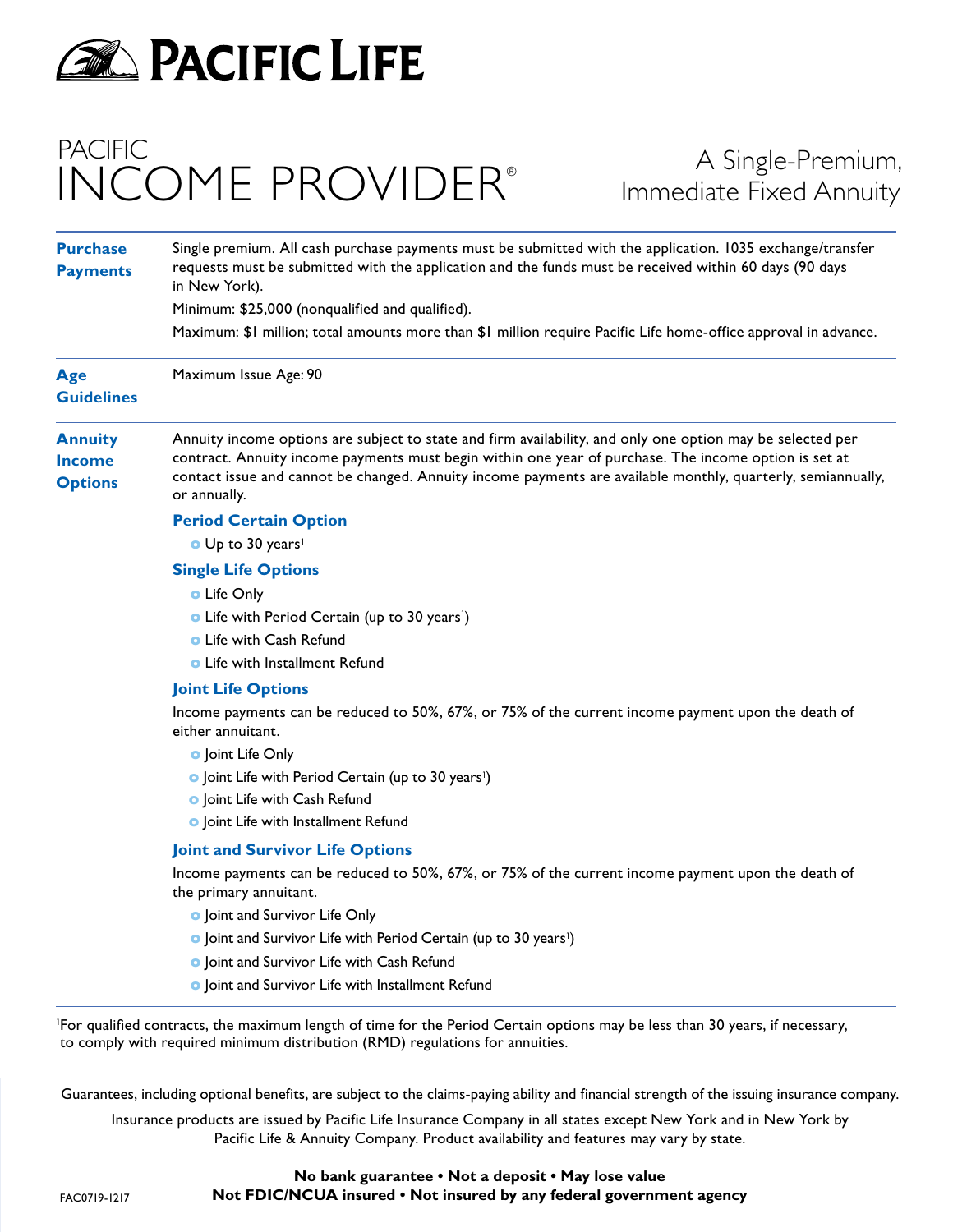

## **This page must be accompanied by the**  *Pacific Income Provider® Fact Sheet* **(FAC0719).**

Effective 6/30/20, please note the following updates due to provisions in the Setting Every Community Up for Retirement Enhancement (SECURE) Act:

- For qualified contracts, the maximum length of time for the Period Certain options may not exceed 10 years (9 years for inherited IRA).
- The Life with Installment Refund annuity income option is no longer available with IRA, Roth IRA, and SEP-IRA lines of business.
- For IRA, Roth IRA, and SEP-IRA contracts, joint annuitants are limited to either a spouse, or an individual older than or no more than 10 years younger than the primary annuitant.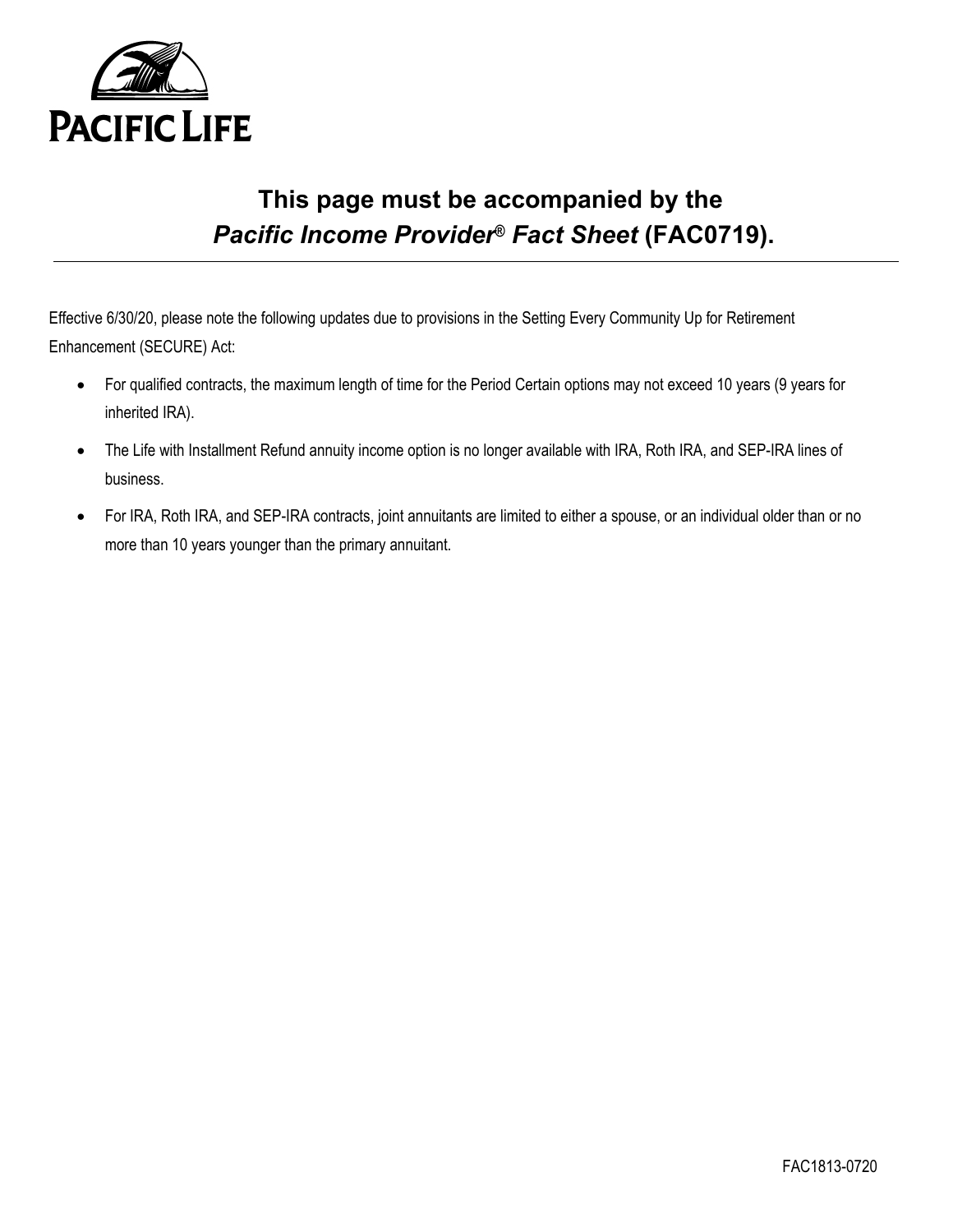| <b>Additional</b><br><b>Features</b> | Must be selected at the time of purchase. Only one optional feature may be added to the contract. After the<br>contract is issued, the elections made at the time of purchase cannot be changed.                                                                                                                                |
|--------------------------------------|---------------------------------------------------------------------------------------------------------------------------------------------------------------------------------------------------------------------------------------------------------------------------------------------------------------------------------|
|                                      | <b>Future Adjustment Option</b>                                                                                                                                                                                                                                                                                                 |
|                                      | A one-time increase or decrease in income payments based on an anticipated event. <sup>1</sup>                                                                                                                                                                                                                                  |
|                                      | <b>•</b> Increase by up to three times the initial income payment or decrease by up to one-half of the initial<br>income payment.                                                                                                                                                                                               |
|                                      | • Amount and effective date are selected at issue.                                                                                                                                                                                                                                                                              |
|                                      | • Not available with Joint income options when a reduced benefit has been elected.                                                                                                                                                                                                                                              |
|                                      | • May not satisfy requirements for substantially equal periodic payments under Internal Revenue Code Sections<br>72(t) and $72(q)$ .                                                                                                                                                                                            |
|                                      | <b>Inflation Protection Option</b>                                                                                                                                                                                                                                                                                              |
|                                      | Annual increase in income payments.                                                                                                                                                                                                                                                                                             |
|                                      | • Increase of 2%, 3%, or 4%, selected at issue.                                                                                                                                                                                                                                                                                 |
| <b>Access to</b>                     | After the first contract year, there are two ways you can access additional income.                                                                                                                                                                                                                                             |
| <b>Additional</b>                    | <b>Income Payment Acceleration</b>                                                                                                                                                                                                                                                                                              |
| <b>Income</b>                        | After reaching age 591/2, if you have elected to receive monthly annuity income payments, you may accelerate<br>your payments and receive a lump-sum amount equal to three or six times your normal monthly payment.<br>(For qualified contracts, the entire payment acceleration period must be in the same tax year.)         |
|                                      | • Normal income payments will resume in the fourth or seventh month, respectively.                                                                                                                                                                                                                                              |
|                                      | • Available with all annuity income options.                                                                                                                                                                                                                                                                                    |
|                                      | <b>o</b> This feature can be exercised a maximum of two times.                                                                                                                                                                                                                                                                  |
|                                      | <b>o</b> If you use this feature, you must receive at least one normal monthly income payment before you may<br>use the feature again.                                                                                                                                                                                          |
|                                      | <b>Withdrawal of Guaranteed Income Payments</b>                                                                                                                                                                                                                                                                                 |
|                                      | For nonqualified contracts, you may make a lump-sum withdrawal of up to 100% of the present value of your<br>remaining guaranteed income payments (subject to state availability).                                                                                                                                              |
|                                      | <b>•</b> Available with all options except Life Only, Joint Life Only, or Joint and Survivor Life Only.                                                                                                                                                                                                                         |
|                                      | <b>o</b> Interest-rate adjustment will apply.                                                                                                                                                                                                                                                                                   |
|                                      | O Owner(s) must be age $59\frac{1}{2}$ or older at the time of the withdrawal.                                                                                                                                                                                                                                                  |
|                                      | . Making a withdrawal will lower or may stop your remaining guaranteed income payments. However,<br>with the exception of the Period Certain option, if you are still living at the end of the period when<br>your guaranteed income payments would have stopped, Pacific Life will resume income payments<br>until your death. |
|                                      | Please note, if you elect the Income Payment Acceleration feature, there is a six-month waiting period before<br>you may make a withdrawal. Likewise, if you make a withdrawal, there is a six-month waiting period before you<br>may elect the Income Payment Acceleration feature.                                            |
| <b>Death</b><br><b>Benefit</b>       | Return of premium if an owner or annuitant dies or is diagnosed with a terminal illness resulting in a life<br>expectancy of 12 months or fewer before the first payment date.                                                                                                                                                  |

<sup>1</sup>An increasing future adjustment is not available for qualified contracts.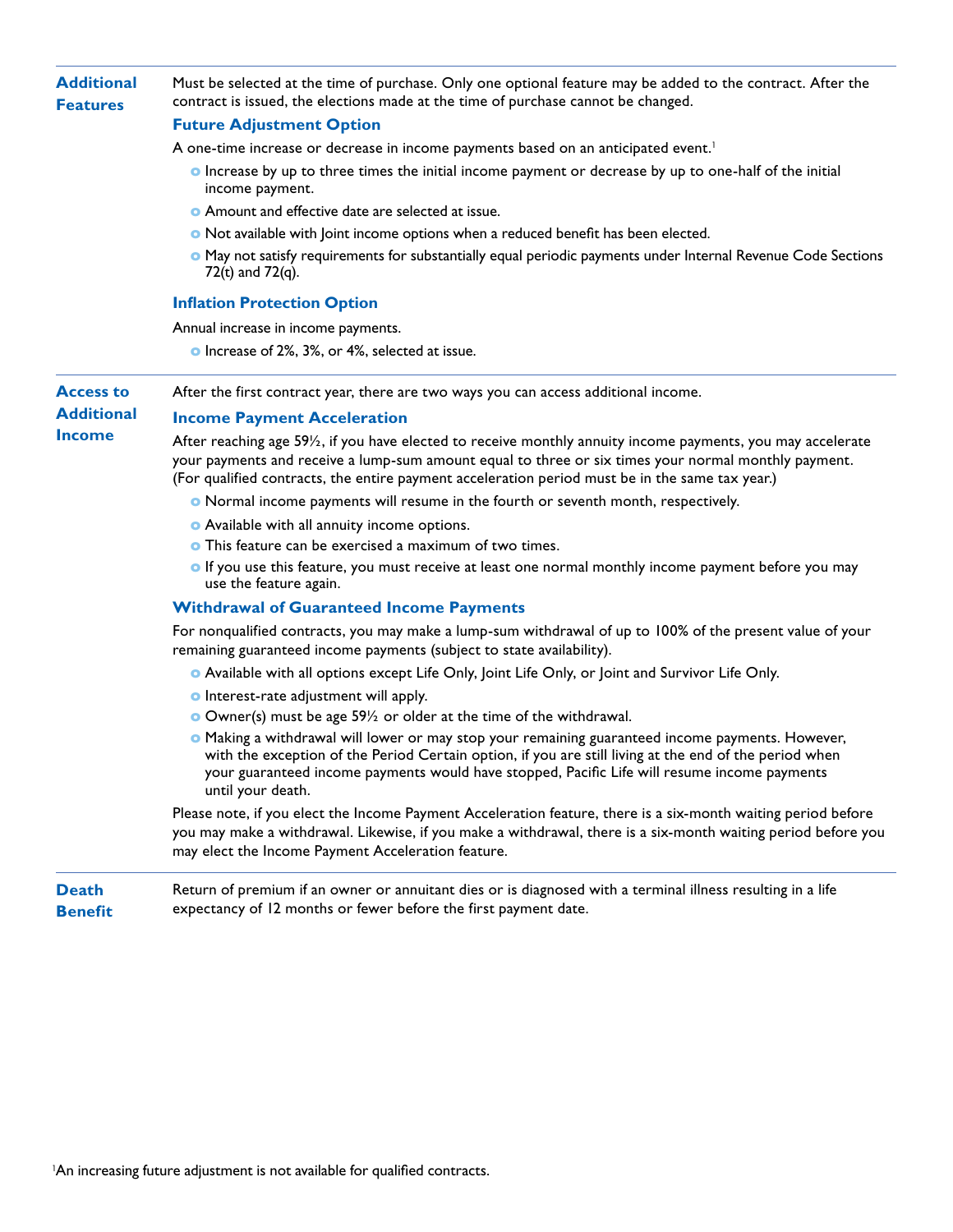# WHY PACIFIC LIFE

Pacific Life has more than 150 years of experience, and we remain committed to providing quality products, service, and stability to meet your needs today and throughout your lifetime.

It's essential for you to choose a strong and stable company that can help you achieve your future income needs. Since 1868, individuals and their families have relied on the strength of Pacific Life to help protect their financial security.

- **o** Pacific Life Insurance Company is organized under a mutual holding company structure and operates for the benefit of its policyholders and contract owners.
- **o** We have achieved ongoing recognition<sup>1</sup> for high-quality service standards.
- **o** We offer products that address market environments during all stages of your life.
- **o** We maintain strong financial-strength ratings from major independent rating agencies.

Ratings may change. For more information and current financial-strength ratings, please visit PacificLife.com.

<sup>1</sup>Recipient of multiple DALBAR Service Awards since 1997. Refer to www.DALBAR.com for more information regarding awards, certification, and rankings.

While ratings can be objective indicators of an insurance company's financial strength and can provide a relative measure to help select among insurance companies, they are not guarantees of the future financial strength and/or claims-paying ability of a company. The independent third party from which this annuity is purchased, including the broker/dealer, the insurance agency from which this annuity is purchased, and any affiliates of those entities, make no representations regarding the quality of the analysis conducted by the rating agencies. The rating agencies are not affiliated with the above-mentioned entities nor were they involved in any rating agency's analysis of the insurance companies.